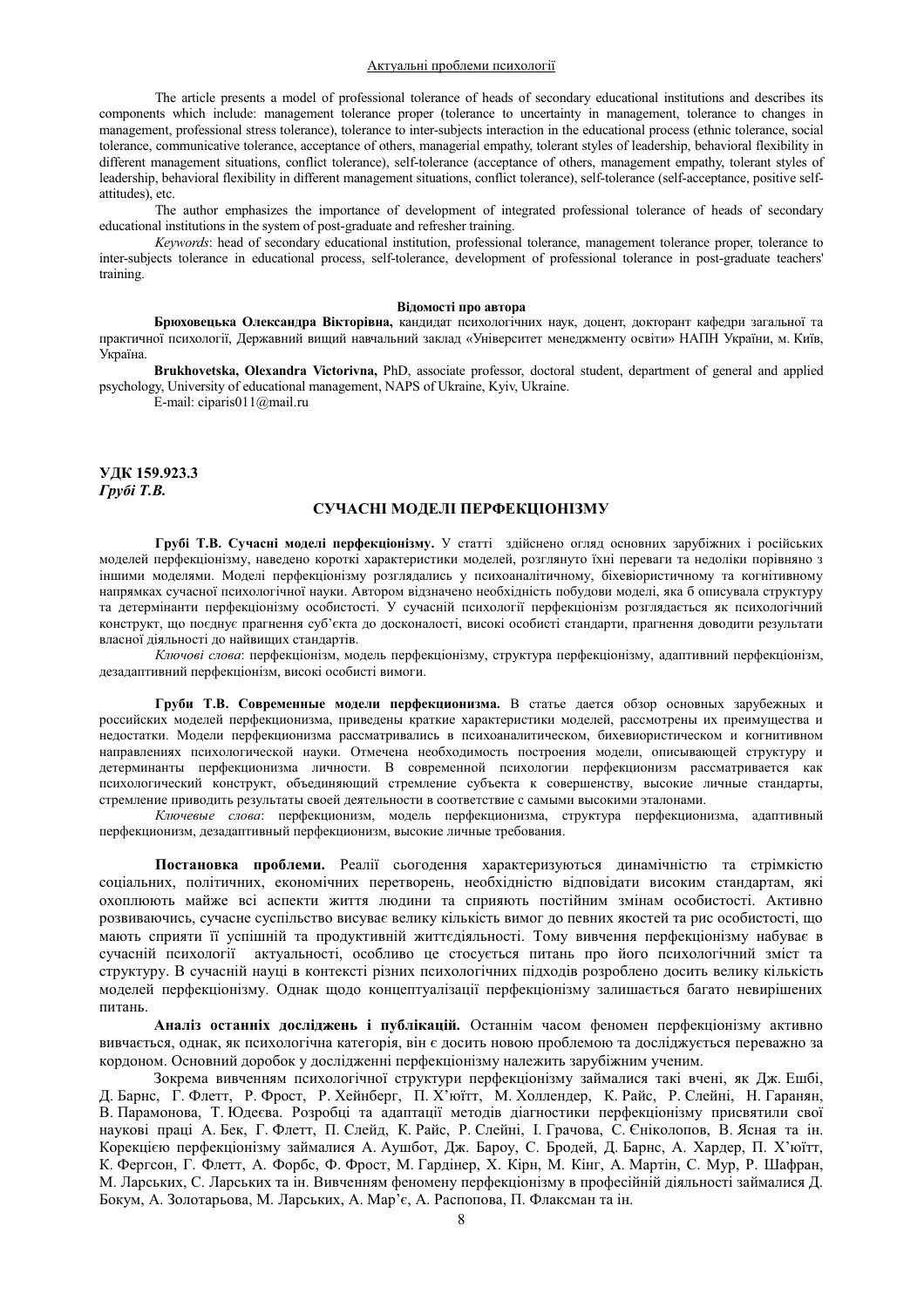## **Мета статті: проаналізувати сучасні моделі перфекціонізму особистості.**

Виклад основного матеріалу і результатів дослідження. Перфекціонізм, незважаючи на недовгу історію вивчення у психології, є предметом пильного інтересу багатьох наукових теоретичних та емпіричних досліджень. Як психологічний термін перфекціонізм використано вперше в роботах М. Холлендера, розглядався він як конструкт з єдиним параметром - «надмірно високі стандарти особистості» [2]. З часом уявлення про цей феномен істотно розширилися, та в сучасних концепціях перфекціонізм вивчається як складний і багатовимірний конструкт, причому його зміст залишається предметом активного наукового пошуку.

На сьогодні в сучасній психології дослідники розглядають перфекціонізм як психологічний конструкт, що поєднує прагнення суб'єкта до досконалості, високі особисті стандарти, прагнення людини доводити результати власної діяльності до найвищих стандартів (моральних, естетичних, інтелектуальних).

Теоретичний аналіз наукової літератури дозволяє згрупувати моделі перфекціонізму за належністю до науково-методологічного підходу (психоаналітичні моделі, когнітивні моделі, біхевіористичні моделі), в рамках якого розглядається проблема [9]. Перейдемо до більш детального розгляду зазначених моделей.

Психоаналітичні моделі перфекціонізму розглядають перфекціонізм у рамках нарцисичної особистісної організації. К. Хорні [5] і Х. Кохут [3] стверджували про «грандіозне Я» як спосіб приховати слабке та безпорадне «реальне Я». Б. Сороцкін вважав, що в основі потреби в досконалості досить часто знаходиться глибоке переживання сорому [24]. Він виділяє невротичний та нарцисичний типи перфекціонізму. Обидва типи пов'язані зі заниженням самооцінки, але впливають по-різному.

*Невротичний перфекиіонізм* – це реакція на вимоги Над-Я, функція якого полягає в захисті від почуття та набутті любові диференційованих об'єктів. Невідповідність вимогам Над-Я веде до зниження самооцінки.

*Нариисичний перфекиіонізм* – не спроба відповідати грандіозному образу Я, щоб уникнути, Функція такого виду перфекціонізму полягає у відновленні та/або підтримці нестійких репрезентацій Я та об'єкта. Порушення самооцінки – причина перфекціонізму, а не його наслідок.

Невротик може отримувати задоволення від зробленого «недостатньо добре», хоча й відчуває почуття провини. Нарцис намагається контролювати власну діяльність так само, як контролює своє тіло, оскільки ця діяльність є Я-об'єктом, що не зовсім диференційована від Я. Невдача торкається основи Я та викликає почуття глибокого сорому і «нарцисичну лють» (поняття X. Кохута). В реальності риси невротичного та нарцисичного перфекціонізму часто поєднуються [9].

Відмінність між невротичними та нарцисичними перфекціоністами полягає в тому, що «невротики» прагнуть бути досконалими, а «нарциси» - здаватися досконалими. Така тенденція відображена в концепції перфекціоністської самопрезентації П. Х'юїтта та Г. Флетта [17]. «Невротики» матимуть високі показники за дезадаптивними шкалами оцінки перфекціонізму, а «нарциси» позиціонуватимуть себе як адаптивні перфекціоністи, оскільки даватимуть соціально бажані відповіді.

Е.Т. Соколова розглядає нарцисичний перфекціонізм як форму «соціокультурної патології», що є характерною для «культури нарцисизму» і суспільства споживання [6-7]. Перфекціонізм розглядається як незмінний супутник і форма прояву нарцисизму. У ранніх варіантах підходу характеристики перфекціоністів-нарцисів практично збігалися з рисами нарцисичної особистості, описаної К. Хорні [5].

У рамках цього підходу перфекціонізм розглядається як:

1) особливий життєвий стиль нарцисичної особистості, що включає в себе спотворену мотиваційну спрямованість і особливості когнітивного стилю: надузагальнення, імперативність, оцінність, ігнорування обмежень, когнітивну недиференційованість і занижену здатність до аналізу [7];

2) «інтегральна стильова характеристика психічної діяльності особистості», що проявляється в системних порушеннях пізнавальної, емоційно-регуляторної, комунікативної діяльності та граничнонарцисичної особистісної організації [7].

У рамках стильового підходу описані два типи перфекціонізму, які проявляються при граничнозалежній та нарцисичній особистісній організації. Ці типи розрізняються за характеристиками афективнокогнітивного стилю, особливостям міжособистісних відносин, механізмами психологічного захисту [4].

У підходах цієї школи визначено лише один вид перфекціонізму – нарцисичний. У цілому, досить складно розмежувати нарцисизм і власне перфекціонізм, оскільки останній розглядається лише у патологічному контексті.

Когнітивні моделі перфекціонізму є одновимірними та багатовимірними. Одновимірна модель розглядає перфекціонізм як конструкт з єдиним параметром, а саме «прагнення встановлювати неадекватно високі стандарти» (В. Міссілдін, 1963, М. Холлендер, 1965; Д. Барнс, 1984) [9].

Аналізуючи наукову літературу зарубіжних та вітчизняних дослідників, ми дійшли висновку, що перфекціонізм – це багатовимірний конструкт, і тому доречно використовувати багатовимірну модель. Серед багатовимірних найбільш популярними є моделі британського дослідника Р. Фроста [13-14], канадських вчених П. Хьюїттай Г. Флетта [17] та американського дослідника Р. Слейні [8; 23].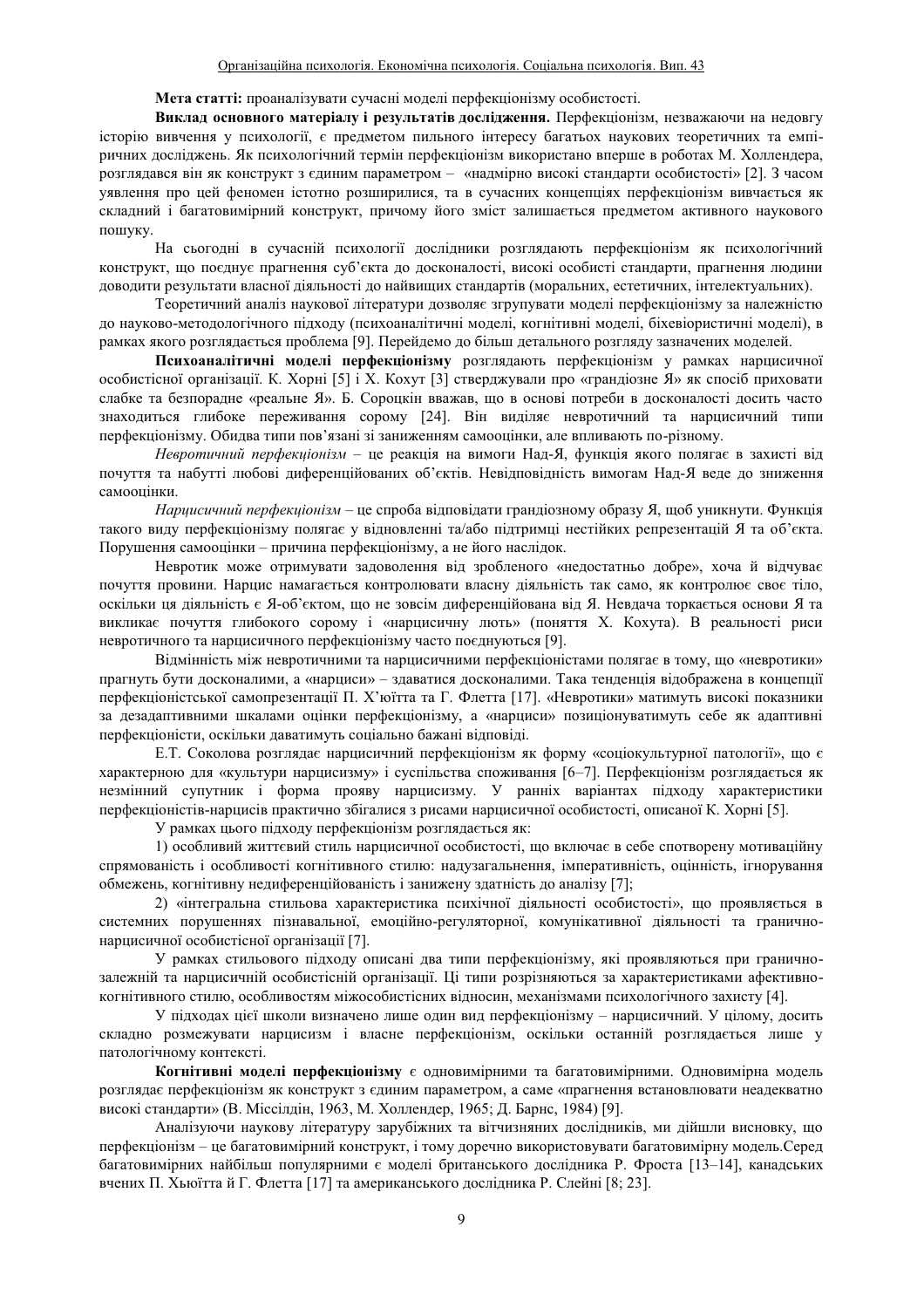У *моделі* Р. Фроста перфекціонізм складається з шести компонентів:

1) «особисті стандарти» (схильність висувати надвисокі стандарти в поєднанні з надмірною важливістю відповідати цим стандартам, що породжує коливання самооцінки та постійну невдоволеність  $\pi$ iяльнiстю):

2) «заклопотаність помилками» (занепокоєння з приводу помилок, негативна реакція на помилки, схильність вбачати в помилці невдачу);

3) «прагнення до порядку та організованості» (відображення важливості порядку й організованості):

4) «невпевненість та сумніви в діях» (постійні сумніви та невпевненість щодо якості виконання дій);

5) «батьківські очікування» (сприйняття батьків такими, які мають дуже високі очікування);

6) «батьківська критика» (сприйняття батьків такими, що надмірно критикують) [13–14].

Моделі Р. Фроста та П. Х'юїтта і Г. Флетта були включені в спільний факторний аналіз, завдяки якому виділилися два фактори вищого порядку: «позитивне прагнення до досягнення» і «дезадаптивна заклопотаність оцінкою» [13].

Було апробовано кілька варіантів моделі Р. Фроста:

1) 4-факторна модель, в якій попарно об'єдналися «стурбованість помилками і сумніви в діях» і «батьківські» шкали [25]. Ця структура підтвердилася в дослідженні [26];

2) 3-факторна модель [20]: «страх помилок», «орієнтація на мету/досягнення» та «батьківський тиск». Ця модель мала кращі психометричні показники, ніж оригінальна;

3) 5-факторна модель [11], в якій «батьківські» шкали об'єдналися в одну шкалу «батьківський тиск». Отримано два фактори вищого порядку - «адаптивний перфекціонізм» і «дезадаптивний перфекціонізм», які збігалися за змістом з отриманими Р. Фростом [13].

Модель Р. Фроста має недоліки та часто піддавалася критиці за змішання рис перфекціонізму (як індивідуальних характеристик) та його етіологічних передумов (батьківських компонентів). Хоча ця модель має низку переваг: 1) одна з перших моделей, в рамках якої були виділені не лише негативні, але й позитивні форми перфекціонізму; 2) зазнали критики «етіологічні фактори» – репрезентації батьківської вимогливості, що часто супроводжують дезадаптивний перфекціонізм, і тому вони можуть вважатися його невід'ємними складовими [9].

Канадські дослідники П. Хьюїтт і Г. Флетт запропонували тривимірну модель перфекціонізму (*модель П. Хьюїтта і Г. Флетта*): «Я-орієнтований перфекціонізм», «об'єктно-спрямований перфекціонізм», «соціально приписаний перфекціонізм» [17].

Пізніше П. Хьюїтт і Г. Флетт запропонували розглядати перфекціонізм у міжособистісному контексті як експресивний стиль і розробили модель перфекціоністської самопрезентації [17], що позначає певний стиль самопрезентації як приховування риси, які здаються їх власникові недоліками. Цю тенденцію перфекціоністів відзначали й інші автори [14; 16; 18; 24].

Перфекціоністська самопрезентація складається з трьох аспектів: «демонстрація власної досконалості», «уникнення поведінкової демонстрації недосконалості» та «уникнення вербального визнання своєї недосконалості». Зазначений стиль знаходиться поряд з Я-орієнтованим і соціально запропонованим перфекціонізмом і входить в більш загальний конструкт перфекціонізму [17].

Вразливість моделі П. Хьюїтта і Г. Флетта полягає в її внутрішній суперечливості. Автори, висуваючи тезу про багатовимірність перфекціонізму, фактично виліляють єлиний параметр «високі стандарти», обумовлюючи можливість їх адресації. Параметр «соціально приписаного перфекціонізму» являє собою ті ж високі стандарти, тільки делеговані індивіду значущими іншими (суб'єктивне відчуття «примусу до досконалості»). Ці уявлення не пояснюють повною мірою те, як високі вимоги до власної особистості трансформуються в саморуйнівну гонитву за неможливим і стають патогенними. Канадські дослідники ігнорують низку важливих когнітивних параметрів перфекціонізму, в поєднанні з якими високі стандарти стають дезадаптивними. Потребують уточнення інтерперсональні параметри, в опис яких не увійшли важливі характеристики, наприклад, схильність до пильного відстеження успіхів інших людей і порівняння себе з ними за принципом «чужі лосягнення – свідчення моєї неспроможності» [9].

В американській моделі Р. Слейні зроблено спробу розрізнення адаптивного і дезадаптивного перфекціонізму. Автори вважали, що головним параметром перфекціонізму є «розбіжність» як суб'єктивне сприйняття особистістю постійних невдач у прагненні відповідати власним високим стандартам; додаткові компоненти перфекціонізму – параметри «стандарти» і «схильність до порядку» [23].

Спочатку автори виділили п'ять компонентів перфекціонізму: «високі особистісні стандарти»; «схильність до порядку»; «труднощі в міжособистісних стосунках»; «тривога під час виконання завдань»; «прокрастинація», тобто відкладання справи на «потім», що викликана страхом зробити завдання недостатньо добре. Перші дві складові пов'язані з позитивними життєвими наслідками, а останні – з негативними. Пізніше автори цієї моделі виключили тривогу, труднощі в міжособистісних стосунках і прокрастинацію, оскільки ці риси можуть бути як причиною, так і наслідком перфекціонізму, або супроводжувати його [23].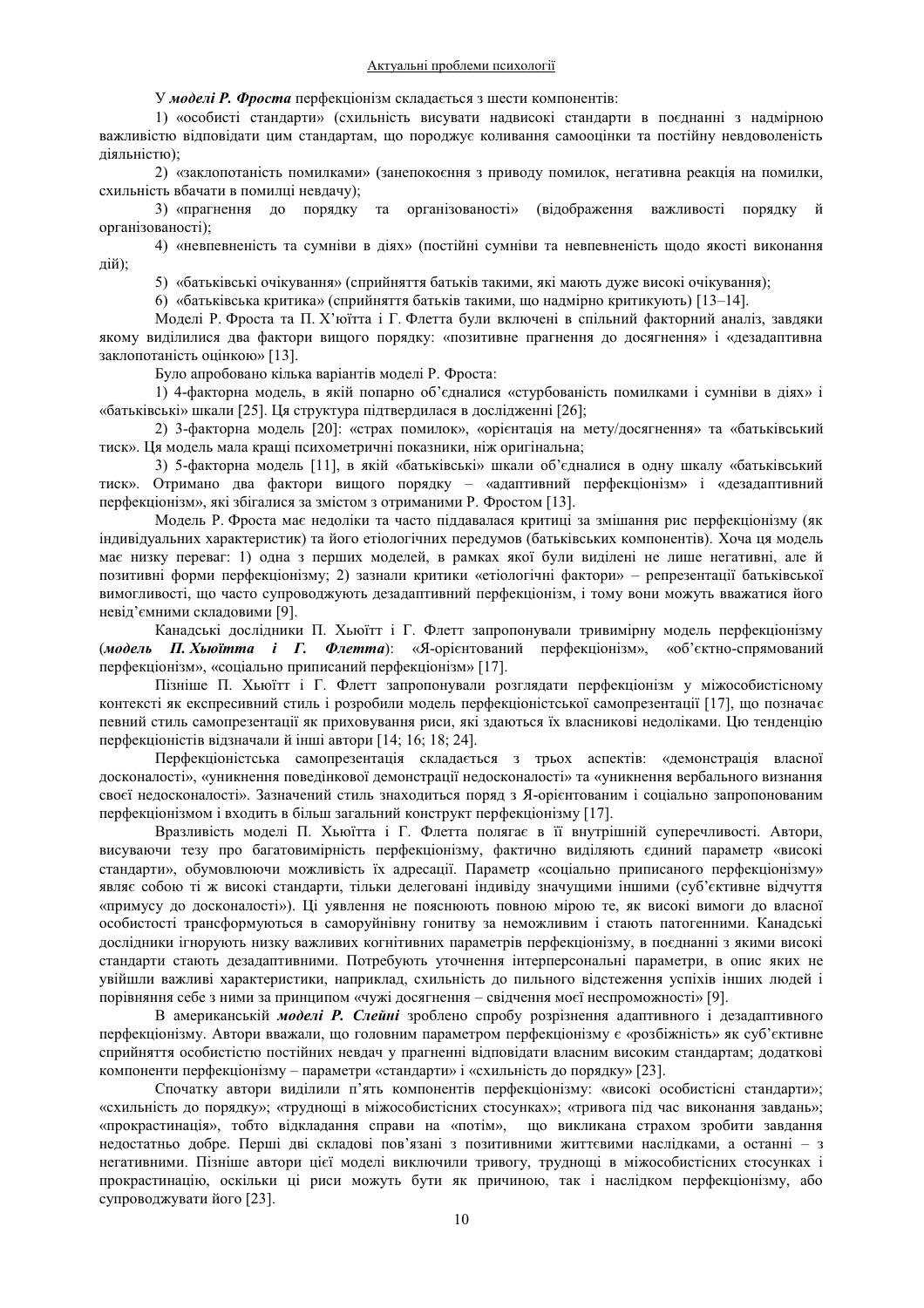Недоліком моделі Р. Слейні є те, що вона описує різноманітні негативні наслідки перфекціонізму, а не його аспекти. У результаті дискусій автори прийшли до поняття невідповідності як ключової характеристики дезадаптивного перфекціонізму. Модель отримала тривимірний вигляд: стандарти та порядок (адаптивні аспекти) і невідповідність (дезадаптивна складова). Зазначена модель апробована на різних вибірках в США та Індії та показала гарні психометричні властивості [23].

У моделі обсесивно-компульсивних розладів канадських дослідників перфекціонізм складається з трьох складових: «перфекціоністські тенденції», «області перфекціоністської поведінки» і «негативні наслідки перфекціонізму» [21]. Автори вважають за доцільне виділення «функціонального перфекціонізму», який поєднує високий рівень перфекціоністських тенденцій і низький рівень негативних наслідків) і «дисфункціонального перфекціонізму», тобто високий рівень перфекціоністських тенденцій у поєднанні з високим рівнем негативних наслідків. У дослідженні функціональні перфекціоністи більше зосереджені на вирішенні завдання, ніж на тому, як виглядатиме це рішення, а дисфункціональні – навпаки. Дисфункціональні перфекціоністи витрачали більше часу на вирішення завдань і показали більш високий рівень обсесивно-компульсивних симптомів. Автори вважають, що функціональні перфекціоністи прагнуть якнайшвидше досягти мети, а дисфункціональні приділяють занадто багато уваги точності та акуратності при виконанні завлання [21].

Модель Р. Хілла є поєднанням моделей Р. Фроста та П. Х'юїтта й Г. Флетта. Ця модель включає такі фактори: прагнення до досконалості (до бездоганних результатів і високих стандартів), стурбованість помилками (дистрес при здійсненні помилок), високі стандарти для інших, потреба у схваленні (пошук визнання оточуючих і чутливість до критики), організованість, батьківський тиск (відчуття потреби робити все бездоганно, щоб заслужити батьківське схвалення), румінація (нав'язливе занепокоєння з приводу минулих або майбутніх помилок, неідеального результату) та планування (схильність ретельно планувати та обдумувати на противагу імпульсивним діям).

Модель складається з двох факторів вищого порядку: адаптивний добросовісний перфекціонізм (організованість, прагнення до досконалості, планування та високі стандарти для інших) і дезадаптивний самооцінюючий перфекціонізм (стурбованість помилками, потреба в схваленні, румінація і батьківський тиск) [21].

Модель Р. Хілла не є принципово новою, але на сьогодні є найбільш повною з існуючих, хоча має певні недоліки: не розглядає деяких істотних компонентів, які є в інших моделях, та вимагає подальшої перевірки структури чинників і зовнішньої валідності.

*Модель К. Седікідеса та М. Люк* заснована на розходженні двох самооцінюючих мотивів. Мотив підвищення самоцінності стимулює думки та поведінку, які слугують підтримці, захисту та збільшенню позитивного характеру Я-концепції. Мотив самоперевірки запускає думки та поведінку, спрямовані на підтримку, захист і підвищення точності Я-концепції. Ці мотиви мають онтологічну природу, і від їх ефективного та комплементарного функціонування залежить цілісність і життєздатність Я-системи. Наслідком мотиву самоперевірки є тенденція до самокритики. Перевага точності над позитивністю, знання про себе змушує людину ставити під сумнів власні наміри, займатися «самокопанням», намагатися зрозуміти, якою вона є насправді, і як наслідок критикувати себе. Таким чином, самокритика є «тенденцією фокусуватися та акцентувати негативні аспекти Я-концепції, власного життя або зворотного зв'язку» [21].

Обидві тенденції і взаємодія між ними можуть бути адаптивними або дезадаптивними. Підвищення самоцінності й самокритика є адаптивними, якщо вони знаходяться у взаємовигідних відносинах, і лезалаптивними, якшо перебувають у вілносинах паразитизму (коли олна тенленція послаблює іншу, як при неврозі) або антисимбіозу (коли дві тенденції взаємно виключають одна одну). При перфекціонізмі (розглядається як дезадаптивний феномен) ці дві тенденції знаходяться в антисимбіозних відносинах: тенденція до самокритики переважує прагнення до підвищення самоцінності.

Модель *Н. Г. Гаранян*. Російські дослідники Н. Гаранян і А. Холмогорова, спираючись на вищеописані західні когнітивні та біхевіористичні моделі, виділили наступні компоненти перфекціонізму: «завищені, порівняно з індивідуальними можливостями, стандарти діяльності, претензії та вимоги до себе», «надмірні вимоги до інших і завищені очікування щодо них»; «відбір інформації про власні невдачі та помилки», «поляризоване мислення», «дихотомічна оцінка результату діяльності та її планування за принципом «все або нічого», «сприйняття інших людей як таких, що делегують високі очікування» і «постійне порівняння себе з іншими людьми з орієнтацією на найуспішніших індивідів». Також до міжособистісних параметрів додали надмірні вимоги до інших і завищені очікування [1–2].

Ця модель розроблена в клінічному контексті та орієнтована на перфекціонізм як клінічний феномен, що значно звужує її застосування в неклінічних ситуаціях.

Пізніше автори спробували виділити адаптивну та дезадаптивну форми перфекціонізму. Порівнювалися досліджувані з вираженими та невираженими показниками за шкалами, тобто дезадаптивні перфекціоністи і неперфекціоністи. У підсумку автори запропонували конструкт здорового перфекціонізму, який характеризується полярними щодо клінічного перфекціонізму характеристиками: реалістично високі стандарти; зрілі та адаптивні когнітивні схеми, точні уявлення про очікування оточуючих; адекватна оцінка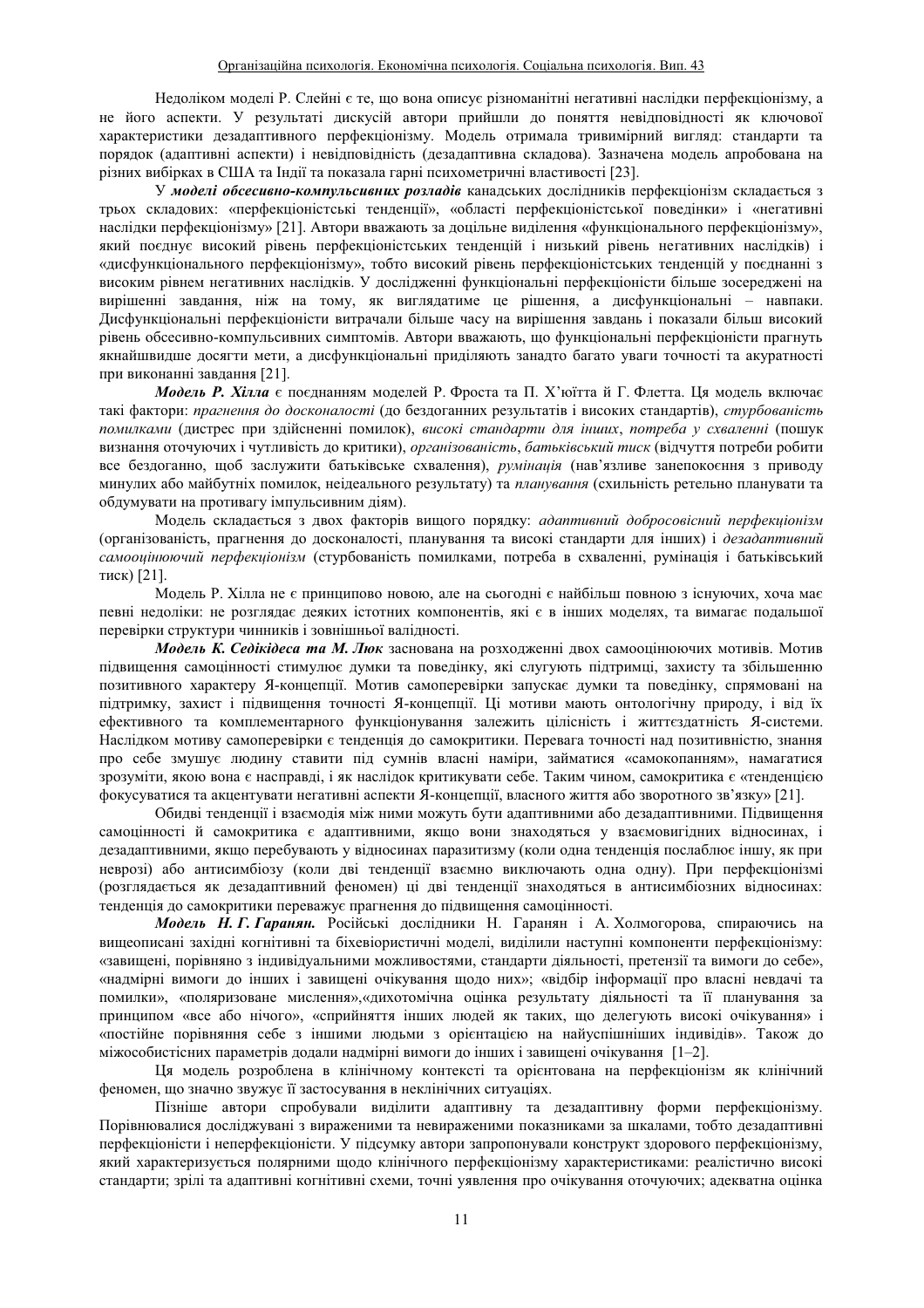людських можливостей, «здатність до децентрації» та відсутність постійного порівняння себе з іншими; ставлення до помилок як до норми тощо [1].

Але в зазначеній моделі залишається невизначеним, як відрізнити здоровий перфекціонізм від відсутності перфекціонізму в теоретичному та діагностичному плані. Розроблена в рамках моделі методика оцінює клінічну форму перфекціонізму, але в ній відсутні «здорові» шкали. Низькі бали за «клінічними» шкалами свідчать про відсутність клінічного перфекціонізму, але не про наявність здорового.

**Біхевіористичні моделі перфекціонізму**, на відміну від когнітивних, які зосереджені більше на структурі перфекціонізму, намагаються дати уявлення про «роботу механізмів» перфекціонізму.

Модель позитивного *і негативного перфекціонізму* розроблена для вивчення розладів харчування та психології спортсменів і заснована на біхевіористичних принципах позитивного та негативного підкріплення [27]. Автори розглядають перфекціонізм як очікуваний наслідок. Террі-Шорт спочатку виділив два види перфекціонізму – особистісний і соціальний. Потім складові моделі розділилися на позитивний (виникає в результаті зв'язку позитивного підкріплення з попередньою перфекціоністською поведінкою) і негативний перфекціонізм (пов'язаний з негативними підкріпленнями). У рамках цієї моделі була розроблена методика PANPS (Positive and Negative Perfectionism Scale) [27]. Однак шкала показала сумнівну факторну структуру [15]. Крім того, зазначена модель є недостатньо теоретично обґрунтованою.

Модель подвійного процесу заснована на попередній та допомагає розрізняти прагнення до успіху, майстерності, схвалення та задоволення, з одного боку, і уникнення невдачі, пересічності, несхвалення і незадоволеності, з іншого [23]. Дослідження показало, що бігуни на марафонській дистанції та пацієнти з розладами харчування близькі за рівнем перфекціонізму, але рівень незадоволеності в марафонців був близький до контрольної групи [23]. Це означало, що перфекціонізм може мати і негативні, і позитивні наслідки. Факторний аналіз дав виразні фактори позитивного та негативного перфекціонізму у вибірках спортсменів і хворих з розладами харчування та депресією. Автори дійшли висновку, що негативний перфекціонізм є «функцією» уникнення негативних наслідків (неуспіху, набору ваги, несхвалення оточуючих), а позитивний - «функцією» досягнення позитивних наслідків (досягнення цілей, схвалення оточуючих). Структура моделі підтвердилася в інших дослідженнях [10].

Автори *моделі клінічного перфекціонізму* критикували існуючі моделі та звернулися до пошуків моделі, яка б пояснювала механізм, що знаходиться в основі перфекціонізму, і запропонували модель клінічного перфекціонізму, в якій перфекціонізм розглядається як дисфункціональний та одновимірний феномен. Клінічний перфекціонізм - це «надзалежність самооцінки/самоцінності від обов'язкового досягнення встановлених для самого себе стандартів, що вимагають великих витрат, хоча б в одній значущій області, незважаючи на негативні наслідки» [9].

Факторами, які підтримують клінічний перфекціонізм, виступають дихотомічне мислення, вибіркова увага до невдачі, тенденція до знецінення успіху, надмірний самоконтроль і критична оцінка власної діяльності. Головний фактор - дихотомічне мислення, яке призводить до того, що перфекціоністи розглядають свою цінність в термінах досягнення/недосягнення стандартів. У ситуації неуспіху перфекціоністи посилено стежать за своїми помилками, фокусуються на минулих і можливих майбутніх невдачах. Коли ж їм вдається відповідати стандартам, то ці стандарти переоцінюються як недостатньо високі, і тоді встановлюються ще більш високі стандарти [9].

У рамках цієї моделі було запропоновано розглядати перфекціонізм як трансдіагностичний процес. Це означає, по-перше, що перфекціонізм проявляється при різних клінічних розладах, по-друге, є фактором ризику або пілтримуючим механізмом цих розлалів. Крім того, перфекціонізм як утворюючий фактор пояснює існування різних розладів [19]. Таким чином, потрібно лікувати перфекціонізм, і це позитивно вплине на лікування розладів.

Недоліки цієї моделі полягають в тому, що вона одномірна та орієнтована на перфекціонізм виключно в психопатологічному контексті. Модель описує механізм підтримки негативних аспектів перфекціонізму, але не дозволяє вивчати його позитивні або нейтральні форми. Принципову одномірність моделі автори пояснювали тим, що в клінічному контексті важливими є Я-орієнтовані механізми підтримки перфекціонізму, їх дослідження дозволить більш ефективно лікувати психопатологію. Вони погоджувалися, що перфекціонізм може мати здорові форми, але вважали, що не має сенсу плутати функціональне прагнення до досконалості з клінічним феноменом, і зосередилися на останньому [19].

Висновки та перспективи подальших досліджень. Сучасні дослідники розглядають перфекціонізм як психологічний конструкт, що поєднує прагнення суб'єкта до досконалості, високі особисті стандарти, прагнення людини доводити результати власної діяльності до найвищих стандартів (моральних, естетичних, інтелектуальних). Проведений аналіз теоретичних досліджень проблеми перфекціонізму дає змогу стверджувати, що на сьогодні існують різні підходи щодо визначення складових перфекціонізму, але всі вони сходяться у тому, що основною складовою є «високі особистісні стандарти». Ця складова розглядається як позитивний, конструктивний аспект особистості, що лише у поєднанні з певними характеристиками набуває негативного, неконструктивного прояву. Тому перспективами подальших досліджень є розробка власної моделі перфекціонізму.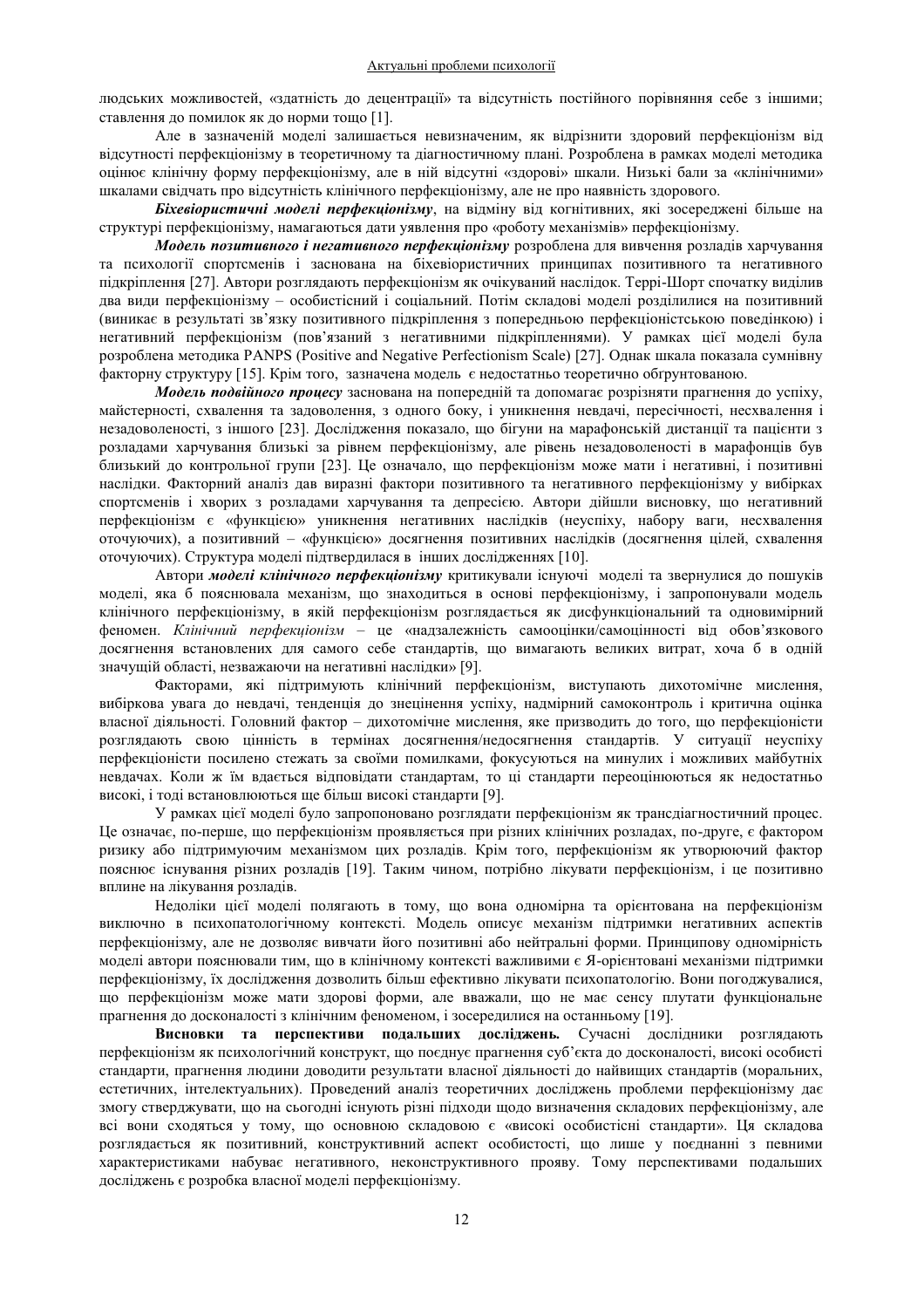#### Список використаних джерел

1. Гаранян Н.Г. Типологический подход к изучению перфекционизма / Н.Г. Гаранян // Вопросы психологии. – 2009. –  $\mathcal{N}$ <sup>o</sup> 6. – C. 52–60.

2. Гаранян Н.Г. Перфекционизм как фактор студенческой дезадаптации / Н.Г. Гаранян, Д.А. Андрусенко, И.Д. Хломов // Психологическая наука и образование.  $-2009$ .  $-$  № 1.  $-$  С. 72–81.

3. Кохут Х. Анализ самости: Систематический подход к лечению нарциссических нарушений личности / Х. Кохут. -М.: Когито-Центр, 2003. - 308 с.

4. Парамонова В.В. Высшие устремления личности: перфекционизм как патологический феномен / В.В. Парамонова // Развитие личности. - 2009. - № 1. - С. 64-78.

5. Хорни К. Невротическая личность нашего времени / К. Хорни. – М.: Прогресс, 1993. – 480 с.

6. Соколова Е.Т. Нарциссизм как клинический и социокультурный феномен / Е.Т.Соколова // Вопросы психологии. - $2009. - N<sub>2</sub>1. - C. 67-80.$ 

7. Соколова Е.Т. Перфекционизм и когнитивный стиль личности у лиц, имевших попытку суицида / Е.Т. Соколова, П.В. Цыганкова // Вопросы психологии. - 2011. - № 2. - С. 90-100.

8. Ясная В.А. Перфекционизм: история изучения и современное состояние проблемы / В.А. Ясная, С.Н. Ениколопов // Вопросы психологии. − 2007. –  $\mathcal{N}_2$  4. – С. 157–168.

9. Ясная В.А. Современные модели перфекционизма / В.А. Ясная, С.Н. Ениколопов [Електронний ресурс] // Психологические исследования. - 2013. - №6 (29). - Режим доступу: http://psystudy.ru/index.php/num/2013v6n29/826yasnaya29.html)

10. Bergman, A.J. Correlates with perfectionism and utility of a dual process model / A.J. Bergman, J.E. Nyland, L.R. Burns // Personality and Individual Differences.  $-2007$ ,  $N\simeq$  43(2).  $-$  P. 389-399.

11. Cox, B.J.The multidimensional structure of perfectionism in clinically distressed and college student samples / B.J. Cox, M.W. Enns, I.P. Clara // Psychological Assessment.  $-2002 - N_214(3) - P. 365-373$ .

12. Egan, S.J. Perfectionism as a transdiagnostic process: A clinical review / S.J. Egan, T.D. Wade, R. Shafran // Clinical Psychology Review.  $-2011$ .  $-\mathcal{N} \leq 31(2)$ .  $-\mathbf{P}$ . 203–212.

13. Frost, R.O. A comparison of two measures of perfectionism / R.O. Frost, R.G. Heimberg, C.S Holt., J.I. Mattia, A.L. // Neubauer Personality and Individual Differences.  $-1993. - N<sub>2</sub>14(1)$ . - P. 119-126.

14. Frost, R. The dimensions of perfectionism / R. Frost, P. Marten, C. Lahart // Cogn. Ther. Res.  $-1990. - V.$  14.  $- P.$  449 $-$ 468.

15. Haase, A.M., Assessing the factor structure and composition of the positive and negative perfectionism scale in sport / A.M. Haase, H. Prapavessis // Personality and Individual Differences.  $-2004$ .  $- N<sub>2</sub> 36(7)$ . - P. 1725-1740.

16. Hamachek, D.E. Psychodynamics of normal and neurotic perfectionism / D.E. Hamachek // Psychology: A Journal of Human Behavior.  $-1978. - Vol. 15. - P. 27-33.$ 

17. Hewitt, P. Perfectionism in the Self and Social context: conceptualization, assessement and association with psychopathology / P. Hewitt, G. Flett // J-l of Personality and Social Psychology.  $-1991$ .  $-V$ . 60.  $-\mathbb{N}23$ .  $-P$ . 456-470.

18. Lombardi, D.N. Perfectionism and abnormal behavior / D.N. Lombardi, M.C. Florentino, A.J. Lombardi // Journal of Individual Psychology.  $- 1998 - N_254(1) - P. 61-71$ .

19. McCreary, B.T. The structure and correlates of perfectionism in African American children / B.T. McCreary, T.E. Joiner, N.B. Schmidt, N.S. Ialongo // Journal of Clinical Child and Adolescent Psychology. −2004. – № 33(2). – P. 313–324.

20. Purdon, C. Psychometric properties of the Frost Multidimensional Perfectionism Scale in a clinical anxiety disorders sample / C. Purdon, M.M. Antony, R.P. Swinson // Journal of Clinical Psychology.  $-1999$ .  $-$  No  $55(10)$ .  $-$  P. 1271–1286.

21. Rheaume, J. Functional and dysfunctional perfectionists: Are they different on compulsive-like behaviors? / J. Rheaume, M.H. Freeston, R. Ladouceur, C. Bouchard, L. Gallant, F. Talbot, A. Vallières // Behaviour Research and Therapy. − 2000. - №  $38(2)$ . - P. 119-128.

22. Slade, P.D. A dual process model of perfectionism based on reinforcement theory / P.D. Slade, R.G. Owens // Behavior Modification.  $-1998. - N_2 22(3) - P. 372-390.$ 

23. Slaney, R. The Almost Perfect Scale-Revised / R. Slaney // Measurement and Evaluation in Counseling and Development. - $2001. - V. 34. - N<sub>2</sub> 3. - P. 130-145.$ 

24. Sorotzkin, B. The quest for perfection: Avoiding guilt or avoiding shame? / B. Sorotzkin // Psychotherapy.  $-1985. - N_2$  $22(3)$ . - P. 564-571.

25. Stőber, J. The Frost Multidimensional Perfectionism Scale revisited : More perfect with four (instead of six) dimensions / J. Stőber // Personality and Individual Differences.  $- 1998$ .  $- \mathcal{N}_2 24(4)$ .  $- P. 481-491$ .

26. Stumpf, H. A hierarchical structural analysis of perfectionism and its relation to other personality characteristics / H. Stumpf, W.D. Parker // Personality and Individual Differences.  $-2000$ .  $-\mathbb{N}\text{e } 28(5)$ .  $-\mathbb{P}$ . 837–852.

27. Terry-Short, L.A. Positive and negative perfectionism / L.A. Terry-Short, R.G. Owens, P.D. Slade, M.E. Dewey // Personality and Individual Differences.  $-1995. - N$ <sup>o</sup> 18(5).  $- P. 663-668.$ 

#### **Spysok vykorystanykh dzherel**

1. Garanjan N.G. Tipologicheskij podhod k izucheniju perfekcionizma / N.G. Garanjan // Voprosy psihologii. − 2009. – № 6. –  $S. 52–60.$ 

2. Garanjan N.G. Perfekcionizm kak faktor studencheskoj dezadaptacii / N.G. Garanjan, D.A. Andrusenko, I.D. Hlomov // Psihologicheskaja nauka i obrazovanie.  $-2009. - N_2 1. - S. 72-81.$ 

3. Kohut H. Analiz samosti: Sistematicheskij podhod k lecheniju narcissicheskih narushenij lichnosti / H. Kohut. – M. : Kogito-Centr,  $2003. - 308$  s.

4. Paramonova V.V. Vysshie ustremlenija lichnosti: perfekcionizm kak patologicheskij fenomen / V.V. Paramonova // Razvitie lichnosti.  $-2009. - N_2 1. - S. 64-78.$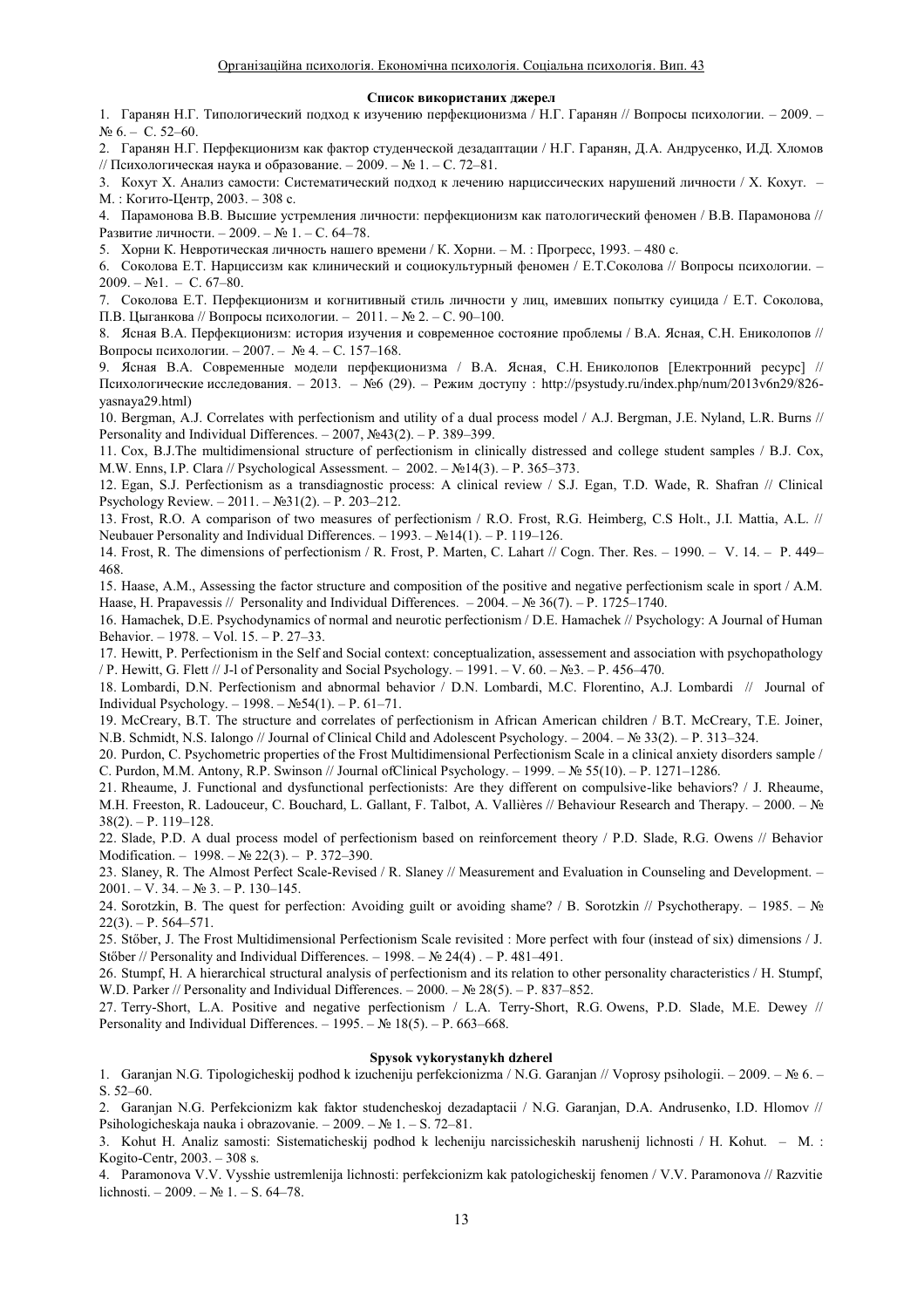5. Horni K. Nevroticheskaja lichnost' nashego vremeni / K. Horni. - M. : Progress, 1993. - 480 s.

6. Sokolova E.T. Narcissizm kak klinicheskij i sociokul'turnyj fenomen / E.T. Sokolova // Voprosy psihologii.  $-2009 - N_21$ .  $-$ S. 67-80.

7. Sokolova E.T. Perfekcionizm i kognitivnyj stil' lichnosti u lic, imevshih popytku suicida / E.T.Sokolova, P.V. Cygankova // Voprosy psihologii.  $-2011$ .  $\mathbb{N}$  2.  $-$  S. 90–100.

8. Jasnaja V.A. Perfekcionizm: istorija izuchenija i sovremennoe sostojanie problemy / V.A. Jasnaja, S.N. Enikolopov // Voprosy psihologii.  $-2007. - N_2 4. - S. 157-168.$ 

9. Jasnaja V.A. Sovremennye modeli perfekcionizma / V.A. Jasnaja, S.N. Enikolopov [Elektronnij resurs] // Psihologicheskie issledovanija. - 2013. - №6 (29). - Rezhim dostupu : http://psystudy.ru/index.php/num/2013v6n29/826-yasnaya29.html)

10. Bergman, A.J. Correlates with perfectionism and utility of a dual process model / A.J. Bergman, J.E. Nyland, L.R. Burns // Personality and Individual Differences.  $-2007$ ,  $\mathcal{N}_2$ 43(2).  $-$  P. 389–399.

11. Cox, B.J.The multidimensional structure of perfectionism in clinically distressed and college student samples / B.J. Cox, M.W. Enns, I.P. Clara // Psychological Assessment.  $-2002 - N \cdot 14(3) - P$ . 365-373.

12. Egan, S.J. Perfectionism as a transdiagnostic process: A clinical review / S.J. Egan, T.D. Wade, R. Shafran // Clinical Psychology Review.  $-2011$ .  $-\mathcal{N} \leq 31(2)$ .  $-$  P. 203–212.

13. Frost, R.O. A comparison of two measures of perfectionism / R.O. Frost, R.G. Heimberg, C.S Holt., J.I. Mattia, A.L. // Neubauer Personality and Individual Differences.  $- 1993. - N \ge 14(1) - P$ . 119-126.

14. Frost, R. The dimensions of perfectionism / R. Frost, P. Marten, C. Lahart // Cogn. Ther. Res.  $-1990. - V.$  14.  $- P. 449-$ 468.

15. Haase, A.M., Assessing the factor structure and composition of the positive and negative perfectionism scale in sport / A.M. Haase, H. Prapavessis // Personality and Individual Differences.  $-2004$ .  $-\mathbb{N}$  36(7).  $-\mathbb{P}$ . 1725–1740.

16. Hamachek, D.E. Psychodynamics of normal and neurotic perfectionism / D.E. Hamachek // Psychology: A Journal of Human Behavior. - 1978. - Vol. 15. - P. 27-33.

17. Hewitt, P. Perfectionism in the Self and Social context: conceptualization, assessement and association with psychopathology / P. Hewitt, G. Flett // J-l of Personality and Social Psychology.  $-1991. -V. 60. -N<sub>23</sub>. -P. 456-470.$ 

18. Lombardi, D.N. Perfectionism and abnormal behavior / D.N. Lombardi, M.C. Florentino, A.J. Lombardi // Journal of Individual Psychology.  $- 1998 - N_254(1) - P. 61-71$ .

19. McCreary, B.T. The structure and correlates of perfectionism in African American children / B.T. McCreary, T.E. Joiner, N.B. Schmidt, N.S. Ialongo // Journal of Clinical Child and Adolescent Psychology. - 2004. – № 33(2). – P. 313–324.

20. Purdon, C. Psychometric properties of the Frost Multidimensional Perfectionism Scale in a clinical anxiety disorders sample / C. Purdon, M.M. Antony, R.P. Swinson // Journal of Clinical Psychology.  $-1999$ .  $-\mathcal{N}_2$  55(10).  $-\mathcal{P}$ . 1271-1286.

21. Rheaume, J. Functional and dysfunctional perfectionists: Are they different on compulsive-like behaviors? / J. Rheaume, M.H. Freeston, R. Ladouceur, C. Bouchard, L. Gallant, F. Talbot, A. Vallières // Behaviour Research and Therapy. − 2000. - №  $38(2)$ . - P. 119-128.

22. Slade, P.D. A dual process model of perfectionism based on reinforcement theory / P.D. Slade, R.G. Owens // Behavior Modification.  $-1998. - N<sub>2</sub> 22(3). - P. 372-390.$ 

23. Slaney, R. The Almost Perfect Scale-Revised / R. Slaney // Measurement and Evaluation in Counseling and Development. - $2001. - V. 34. - N<sub>2</sub> 3. - P. 130-145.$ 

24. Sorotzkin, B. The quest for perfection: Avoiding guilt or avoiding shame? / B. Sorotzkin // Psychotherapy.  $-1985. - N$ <sup>o</sup>  $22(3)$ . - P. 564-571.

25. Stőber, J. The Frost Multidimensional Perfectionism Scale revisited : More perfect with four (instead of six) dimensions / J. Stőber // Personality and Individual Differences.  $-1998. - N<sub>2</sub> 24(4)$ .  $- P. 481-491.$ 

26. Stumpf, H. A hierarchical structural analysis of perfectionism and its relation to other personality characteristics / H. Stumpf, W.D. Parker // Personality and Individual Differences.  $-2000$ .  $-\mathbb{N}$  28(5).  $-\mathbb{P}$ . 837-852.

27. Terry-Short, L.A. Positive and negative perfectionism / L.A. Terry-Short, R.G. Owens, P.D. Slade, M.E. Dewey // Personality and Individual Differences.  $-1995. - N$ <sup>2</sup> 18(5).  $-$  P. 663–668.

**Grubi, T.V. Current models of perfectionism.** Perfectionism, especially its psychological content and structure, has attracted attention of researchers due to its importance. Today, there are many, mostly foreign, models of perfectionism in the context of various psychological approaches.

The term 'perfectionism' was first used by M.Hollender to denote extremely high standards of an individual. Currently, perfectionism is regarded as a psychological construct that combines an individual's desire for perfection, high personal standards, and striving to attain the results of the highest standards.

Existing models of perfectionism have been grouped according to the scientific and methodological approaches making the psychoanalytic, cognitive and behavioral models.

The psychoanalytic school, which is represented by K.Horny, H.Kohut, B.Sorotskin, E.Sokolova and others, considers perfectionism as a characteristic of the narcissistic personality and distinguishes the neurotic and narcissistic types of perfectionism.

The representatives of the cognitive school (V.Missildin, M. Hollender, D.Barns, R.Frost, P.Hewitt, H.Flet, R.Slainy) treat perfectionism as a multidimensional construct. The article dwells upon the models suggested by R.Frost, P.Hewitt and H.Flett, R.Slainy, and R.Hill discussing their advantages and disadvantages.

The behavioral models, as opposed to the cognitive ones, focus on the mechanisms of perfectionism. The author describes the model of positive and negative perfectionism as well as the dual process model and the clinical perfectionism model.

To the author's mind, there is a need for a model that would describe the structure and determinants of perfectionism.